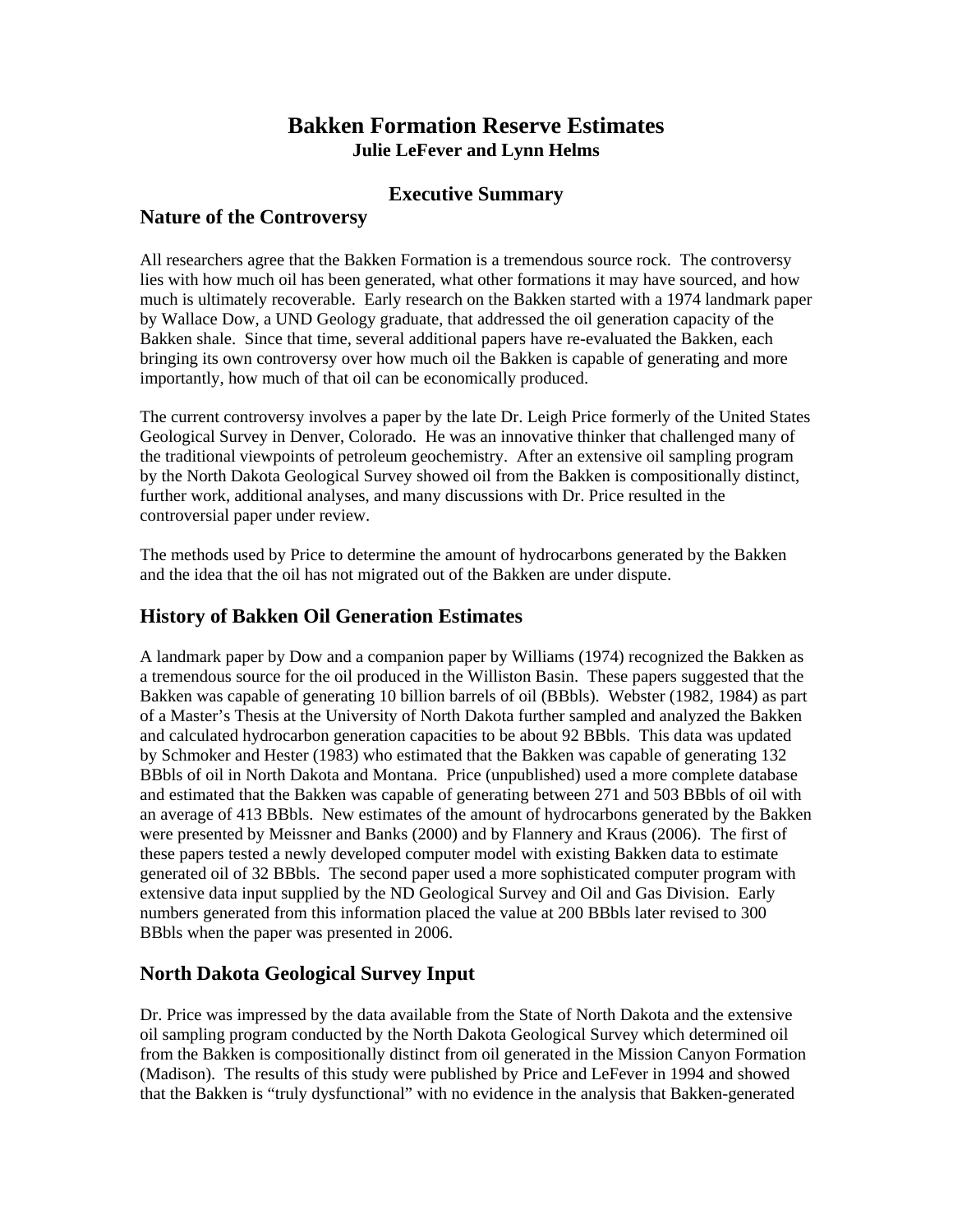oil had migrated into the overlying Madison beds, as previously thought. Therefore, the oil generated by the Bakken remains within the Bakken. Considerable input was given to the Price paper by North Dakota Geological Survey geologists concerning the overall geology of the Williston Basin and specifically the Bakken Formation. Price used samples collected for analysis from the ND Geological Survey Core and Sample Library and the well files from the Oil and Gas Division extensively.

#### **North Dakota Geological Survey Evaluation**

The geochemistry methods used by Dr. Price are beyond the expertise of the Geological Survey to review; however his methods appear to be supported by the data and are adequately explained. The geological model as presented by Price in his paper appears solid. Use of North Dakota Geological survey and Oil and Gas division data along with considerable input from staff geologists adds to the credibility of the geological portion of the model.

## **Conclusions and Recommendations**

The Bakken Formation is a large unconventional resource that underlies most of the western portion of the state of North Dakota.

Shales that comprise the upper and lower members of the Bakken are world class source rocks.

An extensive oil sampling program by the North Dakota Geological Survey shows that the Bakken generated oil remains in the Bakken.

The geological model presented by Price in his paper appears solid and is built upon considerable input by North Dakota Geological Survey geologists, samples from the ND Core and Sample Library, and the well files from the Oil and Gas Division.

A sophisticated computer program with extensive data input supplied by the ND Geological Survey and Oil and Gas Division places the Bakken generated value at 200 – 300 BBbls.

How much of the generated oil is recoverable remains to be determined. Estimates of 50%, 18%, and 3 to 10% have been published.

The Bakken play on the North Dakota side of the basin is still early in the learning curve. Technology and the price of oil will dictate what is potentially recoverable from this formation.

The unpublished manuscript by Dr. Leigh Price entitled "Origins and characteristics of the basincentered continuous-reservoir unconventional oil-resource base of the Bakken Source System, Williston Basin" contains valuable information and should be published with a disclaimer or perhaps a discussion. The data in the paper is valuable and potentially of great benefit to the state. It should be left to the geological community to determine whether or not they will accept interpretations presented within the report.

# **Discussion**

 The Bakken Formation is a large unconventional resource that underlies the western portion of the state of North Dakota. It has been an exploration target several times since oil was discovered in the state. Recent drilling success in the Bakken Formation of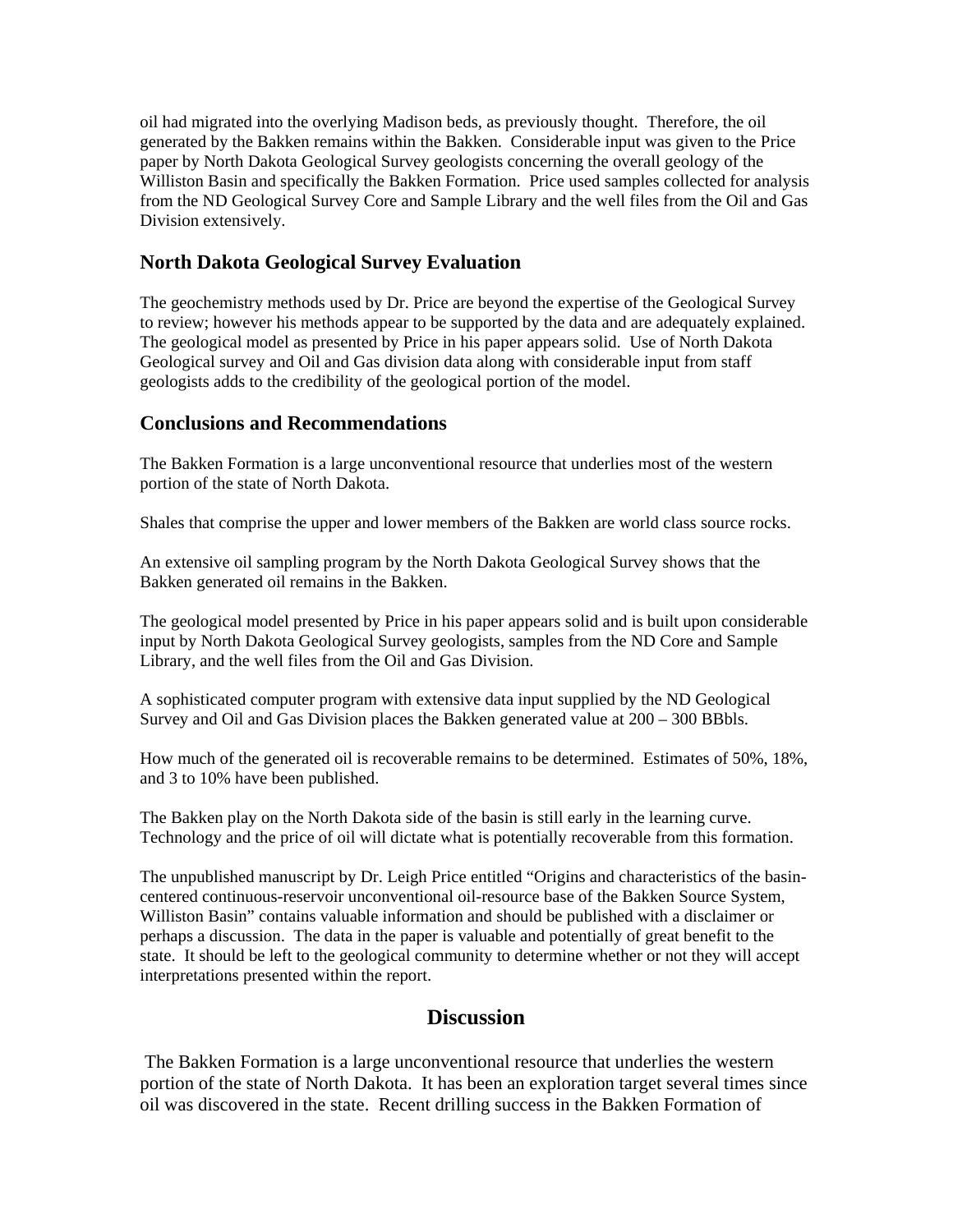Montana (Wall Street Journal, April 5, 2006) has once again focused interest on this resource. Since the start of the play in Montana in 2001, activity has also increased on the North Dakota side of the Williston Basin where the majority of the formation exists. This activity translates into record lease sales of mineral rights and increased drilling. Information becomes a valuable component of this activity. Drilling results with the increase in oil prices have attracted new companies into the Williston Basin. Existing and new companies commonly have staff with limited or no knowledge of the play. These companies rely on information from the current literature and the state government to quickly answer their questions. The availability of that data is important, part of which is the focus of this paper.

In addition to being an exploration target, the Bakken Formation has also been a focus of research since the early days of exploration. The Williston Basin is the ultimate geologic laboratory, especially the North Dakota portion of the basin. Since the discovery of oil in the state occurred late compared to other states, key legislation was already in place. The state is foremost in data acquisition and storage. The availability of well information, cores and samples makes the state an ideal laboratory. Early research on the Bakken started when a landmark paper was written by Wallace Dow, a graduate from the Geology Department of the University of North Dakota, in 1974 that addressed the oil generation capacity of the Bakken shale. Since that time, several additional papers have added to and further refined the information and re-evaluated the Bakken. Each additional paper brings its own controversy into the discussion of how much oil the Bakken is capable of generating and, more importantly, how much of that generated oil can be economically produced. The following discussion is an in-house review of one of these papers.

As previously stated, the Bakken has been and continues to be a focus of research. The shales that comprise the upper and lower members of the Bakken are world class source rocks. Additionally information that is learned in this basin may be applied to other similar rocks in North America. The fact that the Williston Basin is located in the middle of a continent and is relatively undisturbed structurally makes it more attractive for study. It is a simple, more geologically controlled environment for applied research. All researchers agree that the Bakken Formation is a tremendous source rock. The controversy lies with how much oil has been generated, what it has sourced, and how much is ultimately recoverable. The landmark paper by Dow and a companion paper by Williams (1974) recognized the Bakken as a tremendous source for the oil produced in the Williston. Based on the limited dataset of the time, these papers suggested that the Bakken was capable of generating 10 billion barrels of oil (BBbls). They also suggested that the only 3 BBbls would be recoverable in existing pools. The remainder would be found in some undiscovered pools with a large portion left in the Bakken unable to escape. Webster (1982, 1984) as part of a Master's Thesis at the University of North Dakota further sampled and analyzed the Bakken and calculated hydrocarbon generation capacities to be about 92 BBbls. Once again this data was updated by Schmoker and Hester (1983) who estimated that the Bakken was capable of generating 132 BBbls of oil in North Dakota and Montana. It is easy to see that as new data become available the values shift significantly.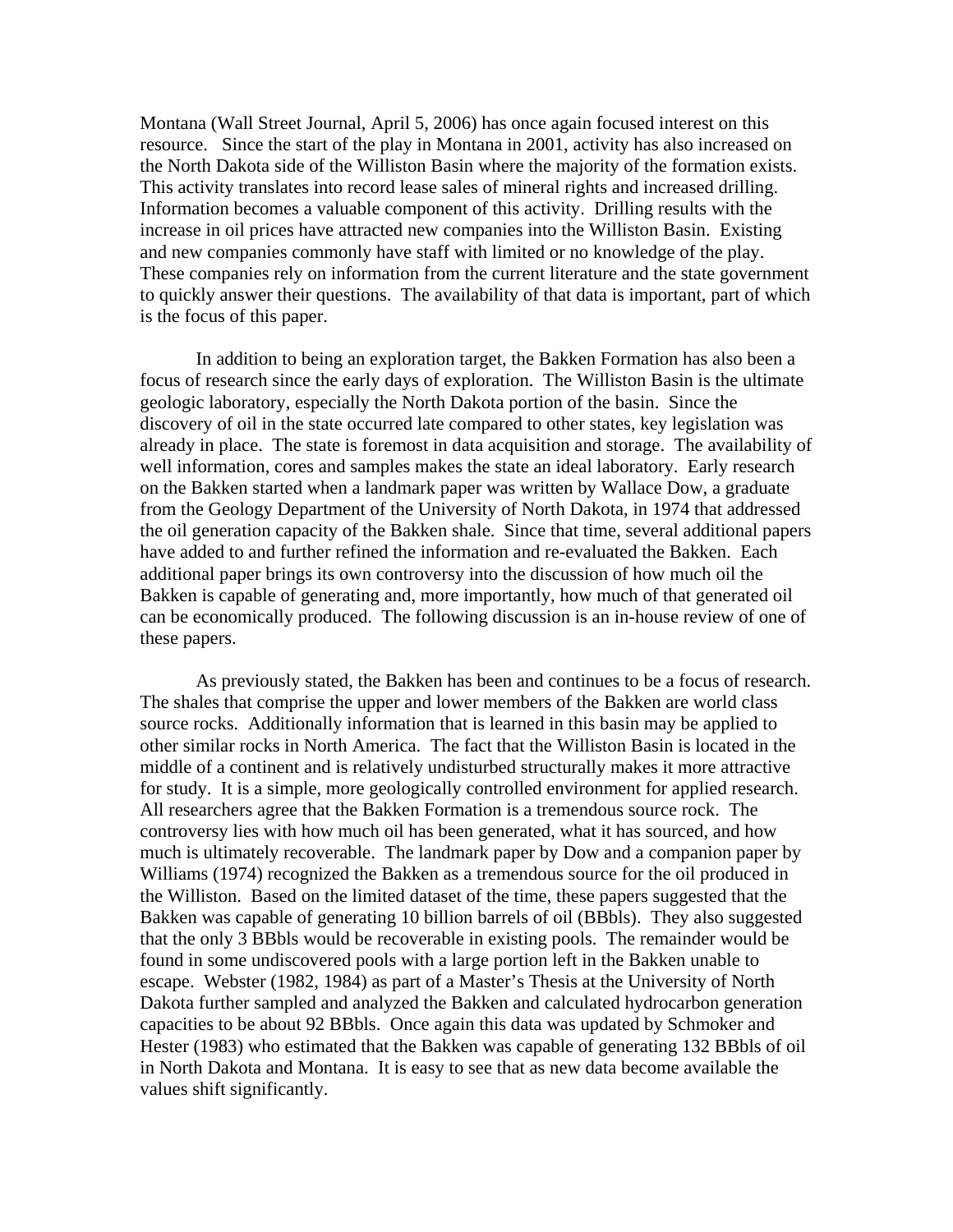The current controversy involves a paper by Dr. Leigh Price formerly of the United States Geological Survey in Denver, Colorado. Price was a well respected organic geochemist whose primary research interest was the Bakken Formation. He was impressed by the data available from the State of North Dakota citing it in many of his publications, for instance in the current publication under review, he states: "The North Dakota portion of the Williston Basin, which has the larger of the two Bakken HC kitchens in the basin, has the best rock and oil sample base and well-history file for any basin, worldwide." He was an innovative thinker that challenged many of the traditional viewpoints of petroleum geochemistry. An early paper by Price and others (1984) once again looked at the oil resources of the Bakken in the U.S. side of the Williston Basin. They concluded that this was a significant resource and followed the traditional line of thought that most of the generated oil had been expelled from the formation. Price changed his opinion about the conclusion to this paper. He felt that the data was solid but that they had made some erroneous assumptions in the interpretation of that data. This change occurred when an extensive oil sampling program was done by the North Dakota Geological Survey. Oil from the Bakken is compositionally distinct from oil generated in the Mission Canyon Formation (Madison). The intent of this study was to determine whether oil had migrated from the Bakken into the overlying and very productive Madison beds. The results of this study were published by Price and LeFever in 1994 and showed that the Bakken was "truly dysfunctional". There was no evidence in the analyses of the oil that Bakken-generated oil had migrated into the overlying Madison beds, as previously thought. Therefore, the oil generated by the Bakken was still within the Bakken. Further work, additional analyses and many discussions later with the author, resulted in the paper under review.

The methods used by Price to determine the amount of hydrocarbons generated by the Bakken are different from the traditional petroleum geochemical practices and are under dispute. Previous estimates were determined directly from available data and did not take into account the changes that had already occurred within the rock. These estimates are calculated from the area (measured) times the thickness (measured) times the total organic content (TOC, measured by RockEval pyrolysis in the laboratory) times the percent of organic carbon that has been converted (measured by RockEval). Price used a more complete database and re-calculated the data based on what he considered more realistic input parameters. The reasons for these adjustments are beyond the scope of this review; however his methods appear to be supported by the data and adequately explained. He estimated that the Bakken was capable of generating between 271 and 503 BBbls of oil with an average of 413 BBbls. Price also re-calculated the data previously presented by Schmoker and Hester (1983) and Webster (1984); the re-calculated values also fall within the range stated above. These values combined with the idea that the oil has not migrated from the Bakken is what is under dispute. Price also states that 50% of this oil is recoverable (on average, 200 billion barrels of oil).

The model as presented by Price in this paper appears solid. Considerable input was given to this paper by North Dakota Geological Survey geologists concerning the geology of the overall geology of the Williston Basin and specifically the Bakken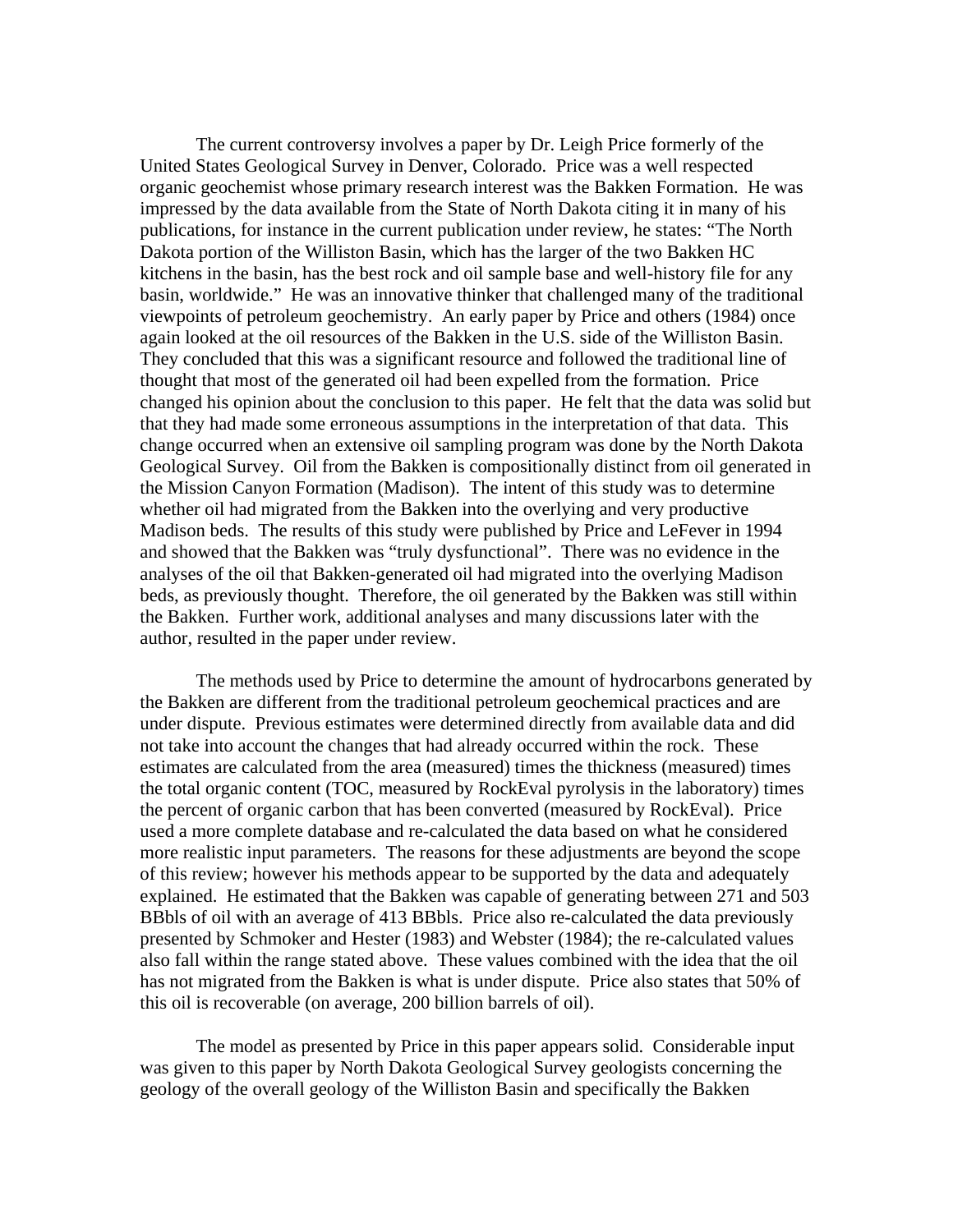Formation. In addition to samples collected for analysis from the ND Geological Survey Core and Sample Library, Price used the well files from the Oil and Gas Division extensively. This data and the considerable input from staff geologists adds to the credibility of the geological portion of the model.

New estimates of the amount of hydrocarbons generated by the Bakken were presented by Meissner and Banks (2000) and by Flannery and Kraus (2006). The first of these papers tested a newly developed computer model with existing Bakken data. Data used was not as extensive as some of the other studies mentioned in this discussion therefore estimates of generated oil presented were 32 BBbls. The second paper by Flannery and Kraus used a more sophisticated computer program with extensive data input supplied by the ND Geological Survey and Oil and Gas Division. Early numbers generated from this information placed the value at 200 BBbls (pers. comm. Jack Flannery, 2005). Estimates had been revised to 300 BBbls when the paper was presented in 2006. Even if the lower value of 32 BBbls is correct, the amount that may be potentially recovered from the Bakken is significant.

How much of the oil that has been generated is technically recoverable is still to be determined. Price places the value as high as 50% recoverable reserves. A primary recovery factor of 18% was recently presented by Headington Oil Company for their Richland County, Montana wells. Values presented in ND Industrial Commission Oil and Gas Hearings have ranged from 3 to 10%. The Bakken play in the North Dakota side of the basin is still in the learning curve. North Dakota wells are still undergoing adjustments and modifications to the drilling and completion practices used for this formation. It is apparent that technology and the price of oil will dictate what is potentially recoverable from this formation.

The paper under discussion is an unpublished manuscript by Dr. Leigh Price entitled "Origins and characteristics of the basin-centered continuous-reservoir unconventional oil-resource base of the Bakken Source System, Williston Basin." The manuscript had been sent out for peer review prior to his death as U.S.G.S. protocol states. It was my understanding that many of the reviews had been returned with comments and a "publish" statement. It is unknown whether or not those corrections or comments were addressed by Dr. Price. There has been an outside request for the U.S.G.S. to publish this manuscript. They have responded that it has not completed the peer review process and therefore should not be published. The information is valuable and should be published with a disclaimer or perhaps a discussion. The data is valuable and of great benefit to the state. It should also be left to the geological community to determine whether or not they would accept interpretations presented within the report.

#### **References Cited**

Dow, W.G., 1974, Application of oil-correlation and source rock data to exploration in Williston basin: American Association of Petroleum Geologists Bulletin, v. 58, p. 1253-1262.